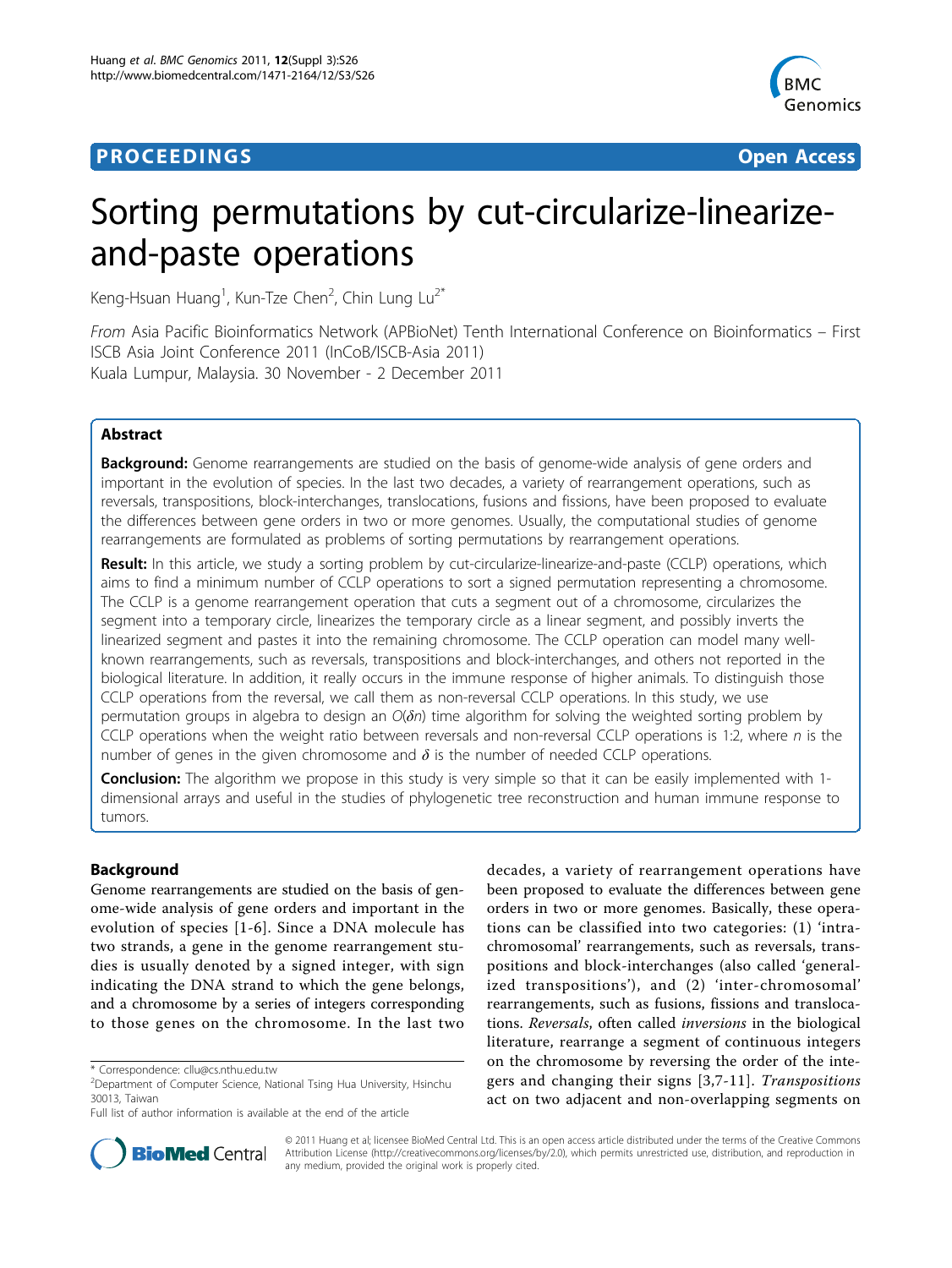<span id="page-1-0"></span>the chromosome by exchanging their locations [[10,12](#page-6-0)-[15\]](#page-6-0). Block-interchanges function as a generalized transposition that exchanges two non-overlapping but not necessarily adjacent segments on the chromosome [[11](#page-6-0),[15-19\]](#page-6-0). Translocations affect two chromosomes by exchanging their end segments [[2,11,20-22](#page-6-0)]. Fusions merge two chromosomes into one chromosome and *fis*sions split a chromosome into two chromosomes [[2,11,13](#page-6-0),[18](#page-6-0)].

Recently, great attention has been paid to the study of genome rearrangement using block-interchanges, since block-interchanges contain transpositions as a special case and, currently, the computational models involving block-interchanges are more tractable than those involving transpositions. More recently, Yancopoulos et al. defined a double cut and join (DCJ) operation that can model all the rearrangement operations described previously [[23](#page-6-0)]. The DCJ is an operation that cuts one or two chromosomes in two places and rejoins the four broken ends in a new way. Intriguingly, block-interchanges, as well as transpositions, can be modeled by two consecutive DCJ operations, while others by one DCJ operation. In fact, as mentioned in [[24](#page-6-0)], the two consecutive DCJ operations can be viewed as the following procedure to model transpositions or block-interchanges. (1) Excision: cut a segment from a chromosome that can be linear or circular. (2)

Circularization: join the ends of the excised segment into a temporary circle. (3) Linearization: cut the temporary circle in any place as a linear segment. (4) Reincorporation: paste the linearized segment back to the remaining chromosome at a new site. As also pointed out in [[24\]](#page-6-0), this process of fragment excision, circularization, linearization and reincorporation indeed occurs in the immune response of higher animals. Here, we make a little modification to the reincorporation step in the above process by allowing the linearized segment to be possibly inverted before its reinsertion and also allowing inverted or non-inverted linearized segment to be pasted back to the remaining chromosome at any site (see Figure 1 for the modified model). This modification enables the above cut-circularize-linearize-andpaste (CCLP for short) operation to model seven different kinds of rearrangements, as will be detailed below. It is interesting to note that in addition to transposition and block-interchange, a CCLP operation can model reversal, inverted transposition (or transversal) [[10\]](#page-6-0) and others that are currently not reported in the biological literature. The seven rearrangements modeled by the CCLP operation are described as follows (see Figure 1 for a reference).

## • Case I – reversal:

As illustrated in Figure 1, a segment with genes 2, 3 and 4 is cut from a chromosome (1,2,3,4,5,6) and joined



model seven different kinds of rearrangement, where the cutting site of the temporary circle with genes 2, 3 and 4 can be either a, b or c, and the inserting place of the linearized segment at the remaining chromosome can be either  $d$ ,  $e$ ,  $f$  or  $g$ .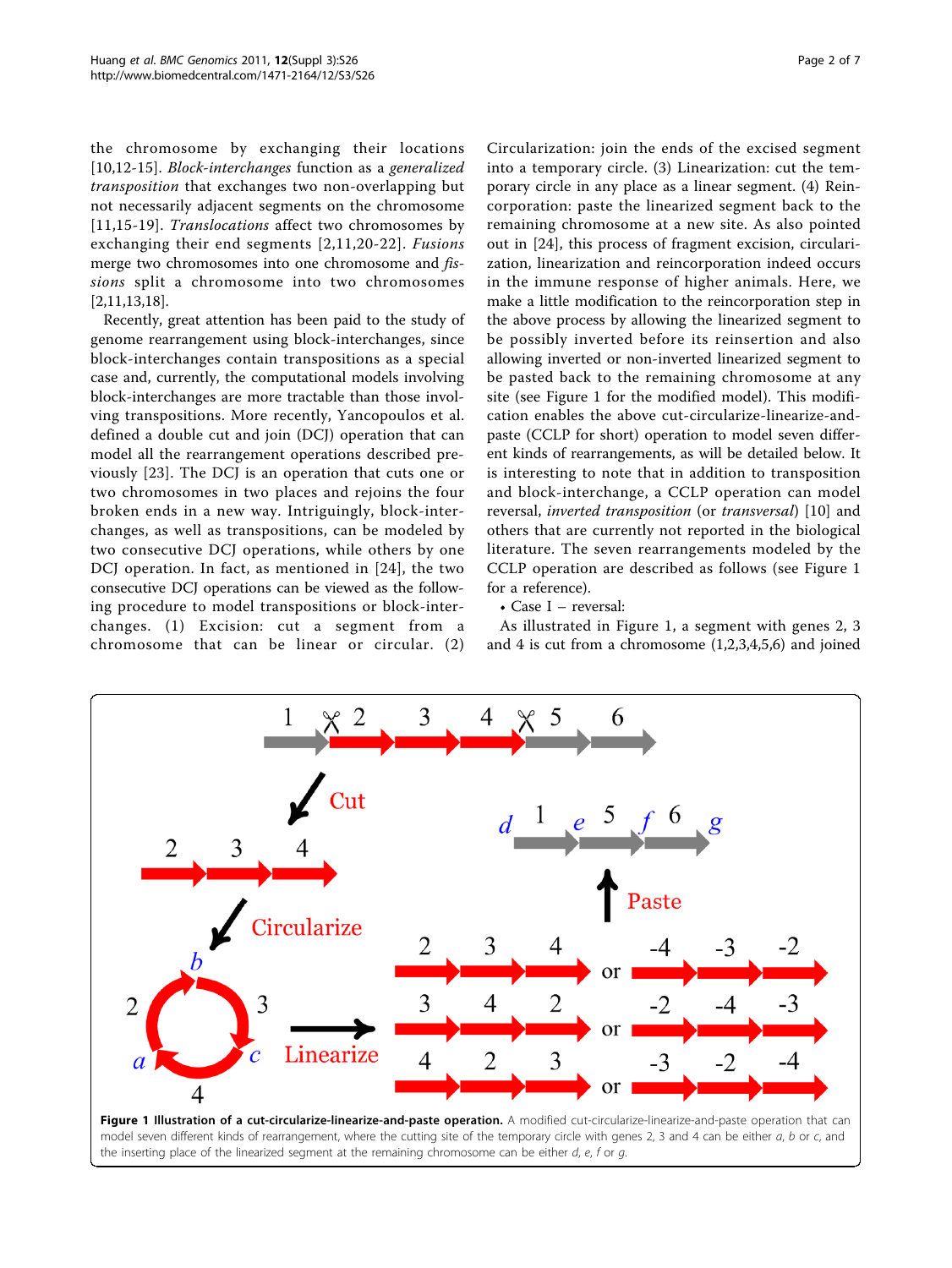as a temporary circle, which is then cut in the same place as it was created by the join (i.e., the  $a$  site in Figure [1](#page-1-0)), and inverted and pasted back to the chromosome at the cutting site (i.e., the  $e$  site in Figure [1\)](#page-1-0). As a result, this CCLP operation performs as a reversal that changes the chromosome  $(1,2,3,4,5,6)$  into  $(1,-4,-3,-$ 2,5,6).

## • Case II – transposition:

The temporary circle is cut in a new place (e.g., the *b* site in Figure [1](#page-1-0)) and pasted back to the chromosome at the cutting site. This CCLP operation performs as a transposition that changes (1,2,3,4,5,6) into (1,3,4,2,5,6).

• Case III – two consecutive, adjacent reversals:

The temporary circle is cut in a new place (e.g., the b site in Figure [1\)](#page-1-0), and then inverted and pasted back to the chromosome at the cutting site. This CCLP operation changes (1,2,3,4,5,6) into (1,-2,-4,-3,5,6), which is equivalent to that (1,2,3,4,5,6) is first changed into (1,2,-  $4, -3, 5, 6$ ) by a reversal, which is further changed into  $(1, -1)$ 2,-4,-3,5,6) by another reversal. Note that the chromosomal regions affected by these two consecutive reversals are adjacent.

• Case IV – transposition:

The temporary circle is cut in the same place as it was joined and then pasted back to the chromosome at a new site (e.g., the  $f$  site in Figure [1\)](#page-1-0). This CCLP operation performs as a transposition that changes (1,2,3,4,5,6) into (1,5,2,3,4,6).

• Case V – transversal:

The temporary circle is cut in the same place as it was joined, and then inverted and pasted back to the chromosome at a new site (e.g., the  $f$  site in Figure [1](#page-1-0)). This CCLP operation performs as an inverted transposition (i.e., transversal) that changes (1,2,3,4,5,6) into (1,5,-4,- 3,-2,6).

• Case VI – block-interchange:

The temporary circle is cut in a new place (e.g., the *b* site in Figure [1](#page-1-0)) and then pasted back to the chromosome at a new site (e.g., the  $f$  site in Figure [1\)](#page-1-0). This CCLP operation performs as a block-interchange that changes (1,2,3,4,5,6) into (1,5,3,4,2,6).

• Case VII – two consecutive, overlapping reversals:

The temporary circle is cut in a new place (e.g., the *b* site in Figure [1\)](#page-1-0), and then inverted and pasted back to the chromosome at a new site (e.g., the  $f$  site in Figure [1\)](#page-1-0). This CCLP operation changes (1,2,3,4,5,6) into (1,5,- 2,-4,-3,6), which is equivalent to that (1,2,3,4,5,6) is first changed into  $(1,2,-5,-4,-3,6)$  by a reversal, which is further changed into (1,5,-2,-4,-3,6) by another reversal. Note that the chromosomal regions affected by these two consecutive reversals are overlapping.

All these seven rearrangements described above are simply called CCLP operations. But, to distinguish those CCLP operations from the reversal, we call them as non-reversal CCLP operations in the sequel of this paper. In this article, we are interested in designing efficient algorithms to solve the genome rearrangement problem involving all the seven CCLP operations. If all these CCLP operations are weighted equally, the problem aims to find a minimum number of operations to sort a signed permutation of representing a chromosome. In this case, however, non-reversal CCLP operations are favored in the rearrangement scenario of the optimal solution, as will be clear later, which contradicts with the observation made by biologists that in most organisms, reversals are observed much more frequently when compared with other rearrangements. Therefore, it may require a reversal to be weighted differently from other CCLP operations. In this circumstance, the problem is then called weighted sorting problem by CCLP operations, which is to find a series of CCLP operations whose weight sum is minimum. In this study, we pay our attention on the case in which the weight ratio between reversals and non-reversal CCLP operations is 1:2 and use the permutation group in algebra to design an  $O(\delta n)$  time algorithm for solving the problem, where  $n$  is the number of genes in the given chromosome and  $\delta$  is the number of needed CCLP operations.

# Preliminaries

Below, we introduce some definitions about the basics of permutation groups, as well as a couple of lemmas from Huang and Lu [[11\]](#page-6-0), that are useful for the study of genome rearrangements. Let  $E = \{1, 2, ..., n\}$  be a set of *n* positive integers. Then a permutation of  $E$  is defined as a one-to-one function from  $E$  into itself and can simply be denoted by a product of some cycles. For example, a permutation expressed as  $\alpha = (1, 6, 4)$   $(2, 5, 3)$ means that  $\alpha(1) = 6$ ,  $\alpha(6) = 4$ ,  $\alpha(4) = 1$ ,  $\alpha(2) = 5$ ,  $\alpha(5) =$ 3 and  $\alpha(3)$  = 2. Basically, a cycle is cyclic and hence it does not matter which element in the cycle is written as the first. If the cycles in a permutation are all *disjoint* (i. e., any two cycles have no common elements), then their product is called the cycle decomposition. If a cycle has k elements, then it is called a k-cycle. The element in a 1-cycle is usually called fixed. It is a convention that the 1-cycles in a permutation are not written explicitly. If all the elements in  $E$  are fixed in a permutation, then this permutation is called an *identity permutation* and simply denoted by  $\mathbf{1} = (1)(2)...(n)$ .

The *composition* (or *product*) of two given permutations  $\alpha$  and  $\beta$  of E is a permutation, denoted by  $\alpha\beta$ , such that  $\alpha\beta(e) = \alpha(\beta(e))$  for all  $e \in E$ . For example, suppose that  $\alpha = (1,6,4)(2,5,3)$  and  $\beta = (4,3)$  are two given permutations of  $E = \{1,2, ..., 6\}$ . Then  $\alpha\beta$  = (1,6,4,2,5,3). It is not hard to see that if  $\alpha$  and  $\beta$  are disjoint, then  $\alpha\beta = \beta\alpha$ . The *inverse* of  $\alpha$ , denoted by  $\alpha^{-1}$ , is a permutation such that  $\alpha \alpha^{-1} = \alpha^{-1} \alpha = 1$ . The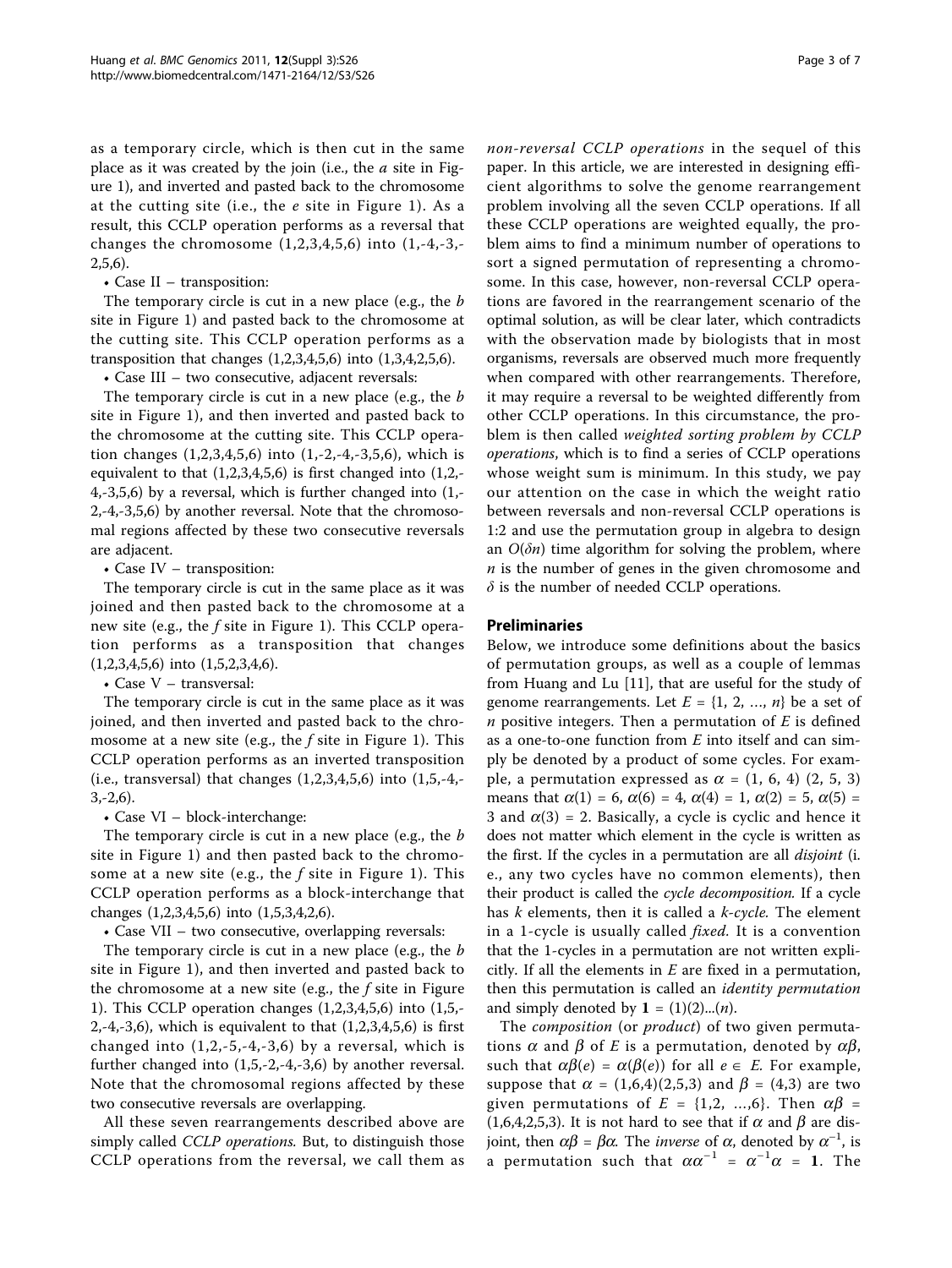*conjugation* of  $\beta$  by  $\alpha$ , denoted by  $\alpha \cdot \beta$ , is the permutation  $\alpha\beta\alpha^{-1}$ .

As demonstrated in [[11](#page-6-0),[17,18](#page-6-0)], the permutation groups can serve as a useful tool for studying genome rearrangement, because a genome can be expressed using a permutation, in which each cycle corresponds to a chromosome in the genome, and a fusion or a fission acting on the genome can be simulated by the product of a 2-cycle and the corresponding, as detailed as follows. Let  $\alpha = (a_1, a_2)$  be a 2-cycle and  $\beta$  be an any permutation of E. If both  $a_1$  and  $a_2$  belong to the same cycle of  $\beta$ , then the effect of  $\alpha\beta$  (or  $\beta\alpha$ ) is equivalent to a fission acting on  $\beta$  and hence  $\alpha$  is called a *split* operation of  $\beta$ . For instance, suppose that  $\alpha = (1, 2)$  and  $\beta =$  $(1, 6, 4, 2, 5, 3)$ . Then  $\alpha\beta = (1, 6, 4)(2, 5, 3)$  and  $\beta\alpha =$  $(5, 3, 1)$  $(6, 4, 2)$ . On the other hand, if  $a_1$  and  $a_2$  belong to two different cycles of  $\beta$ , then the effect of  $\alpha\beta$  (or  $\beta\alpha$ ) equals to a fusion acting on  $\beta$  and  $\alpha$  is called a *join* operation of  $\beta$ . For instance, if  $\alpha = (1,2)$  and  $\beta = (1, 6, 1)$ 4)(2, 5, 3), then  $\alpha\beta$  = (1, 6, 4, 2, 5, 3) and  $\beta\alpha$  = (6, 4, 1, 5, 3, 2).

In fact, any permutation  $\alpha$  of E can be written as a composition of 2-cycles in many ways [[11\]](#page-6-0). The norm of  $\alpha$ , denoted by  $||\alpha||$ , is the minimum number k such that  $\alpha$  can be expressed by a composition of k 2-cycles. The number of disjoint cycles in the cycle decomposition of  $\alpha$  is denoted by  $n_c(\alpha)$ , which needs to count those non-expressed 1-cycles in  $\alpha$ . For instance, if  $\alpha$  =  $(1, 3, 2)(5,6)$  and  $E = \{1, 2, ..., 6\}$ , then  $n_c(\alpha) = 3$ , rather than  $n_c(\alpha) = 2$ , because  $\alpha = (1, 3, 2)(4)(5, 6)$ . For any permutation  $\alpha$  of E, it can be shown that  $||\alpha|| = |E|$  –  $n_c(\alpha)$  [[11](#page-6-0),[17](#page-6-0)]. For any two permutations  $\alpha$  and  $\beta$  of E,  $\alpha$ divides  $\beta$ , denoted by  $\alpha|\beta$ , if and only if  $||\beta\alpha^{-1}|| = ||\beta||$ <br>-  $||\alpha||$ , Actually, whether  $\alpha$  divides  $\beta$  or not can be  $-||\alpha||$ . Actually, whether  $\alpha$  divides  $\beta$  or not can be easily determined using the following lemma from [\[11](#page-6-0)].

**Lemma 1**[11]. Let  $e_1, e_2, ..., e_k \in E$  and  $\beta$  be any permutation of E. Then  $e_1, e_2, ..., e_k$  appear in the same cycle of  $\beta$  in the order of  $e_1, e_2, ..., e_k$  if and only if  $(e_1, e_2, ..., e_k)$  $e_2, ..., e_k$  $|\beta$ .

It is required to further extend the definition of  $E$  as  $E$  $= {\pm 1, \pm 2, \ldots, \pm n}$  for properly modeling reversals using the permutation groups, as described in Lemma 3 below. Let  $\Gamma = (1, -1)(2, -2) \cdots (n, -n)$ . It is not difficult to verify that  $\Gamma^2 = 1$  and  $\Gamma^{-1} = \Gamma$ . If a cycle contains no e and  $-e$  at the same time, where  $e \in E$ , then it is called admissible and can be used to denote a DNA strand. Let  $\pi^+$  denote a strand of a DNA molecule  $\pi$ . Then  $\pi^-$ =  $\Gamma \cdot (\pi^+)^{-1}$  is the *reverse complement* of  $\pi^+$ , representing another strand of  $\pi$ . Note that  $\pi^+$  and  $\pi^-$  are disjoint. For the purpose of modeling reversals using the permutation groups, the DNA molecule  $\pi$  is represented by the composition of its two strands  $\pi^+$  and  $\pi^-$  (i.e.,  $\pi$  $=\pi^+\pi^- = \pi^-\pi^+$ , as demonstrated in [\[11\]](#page-6-0).

**Lemma 2** [[11](#page-6-0)]. Let π and σ be two different chromosomes. Suppose that  $\alpha$  is a cycle in  $\sigma \pi^{-1}$ . Then  $(\pi \Gamma) \cdot \alpha^{-1}$ <sup>1</sup> is also a cycle in  $\sigma \pi^{-1}$ .

Actually,  $\alpha$  and  $(\pi \Gamma) \cdot \alpha^{-1}$  are *mate cycles* for each other in  $\sigma \pi^{-1}$  according to Lemma 2.

**Lemma** 3[11]. Let u and v be in the different strands of a chromosome  $\pi$ , that is,  $(u, v)$   $\dagger \pi$ . Then  $\gamma = (\pi \Gamma(v))$ ,  $\pi\Gamma(u)$ ) (u, v) affects  $\pi$  as a reversal.

Note that in Lemma 3,  $(u, v)$  acts on  $\pi$  as a join operation and  $(\pi\Gamma(\nu), \pi\Gamma(\mu))$  acts on  $(u, v)\pi$  as a split operation, indicating that a reversal acting on  $\pi$  can be implemented using the product of two 2-cycles and  $\pi$ . Actually, other non-reversal CCLP operations can be implemented by multiplying four 2-cycles  $(\pi \Gamma(x), \pi \Gamma(w))$  $(w, x)(\pi \Gamma(v), \pi \Gamma(u))(u, v)$  with the given chromosome  $\pi$  if the following conditions are satisfied: (1)  $(u, v)|\pi$ , (2)  $(w,$ x) ł  $(u, v)\pi$  (3)  $w \neq \Gamma(x)$  or  $\Gamma(w) \neq x$  and (4)  $(w, \Gamma(x))$  ł  $(u, v)\pi$  or  $(\Gamma(w), x)$  ł  $(u, v)\pi$ . The first condition is to make sure that  $(u, v)$  and  $(\pi \Gamma(v), \pi \Gamma(u))$  respectively act on the two strands of  $\pi$  as splits, which lead to two temporary circles excised from  $π$ . Note that these two temporary circles are complement to each other. The second condition is to make sure that  $(w, x)$  and  $(\pi \Gamma(x))$ ,  $\pi\Gamma(w)$ ) respectively act on the two temporary circles and the cycles of the remaining  $\pi$  as joins, which paste back the two temporary circles into the remaining  $\pi$ . It is worth mentioning that the joins also fulfill the process of linearization with possible inversion. The inversion is performed when the temporary circles are reinserted into the chromosome strands different from the ones they come from. The third and fourth conditions are to make sure that the resulting  $\pi$  are admissible (i.e., no  $e$ and  $-e$  from E are in the same chromosome strand). Therefore, we have the following lemma.

**Lemma 4.** Let π be a chromosome and  $β = (πΓ(x))$ ,  $\pi(\pi(w))(w, x)(\pi(\pi(v), \pi(\pi(u))(u, v))$ . Suppose that the following four conditions are satisfied: (1)  $(u, v)|\pi$ , (2)  $(w, x)$  ł  $(u, v)\pi$  (3)  $w \neq \Gamma(x)$  or  $\Gamma(w) \neq x$  and (4)  $(w, \Gamma(x))$  ł  $(u,$ v)π or  $(\Gamma(w), x)$  ł  $(u, v)\pi$ . Then  $\beta$  affects π as a nonreversal CCLP operation.

#### Algorithmic result

In this section, we design an efficient algorithm on the basis of the permutation groups that sorts a given chromosome  $\pi$  into  $I = (1, 2, ..., n)(-n, ..., -2, -1)$  using the CCLP operations when the weight ratio between reversals and non-reversal CCLP operations is 1:2. The basic idea behind this algorithm is as follows. As mentioned before, any permutation can be written as a product of 2-cycles and the effect of a reversal (respectively, nonreversal CCLP operation) acting on  $\pi$  can be simulated by multiplying two (respectively, four) 2-cycles with  $\pi$ . Moreover, the product of  $I\pi^{-1}$  and  $\pi$  equals to *I*. All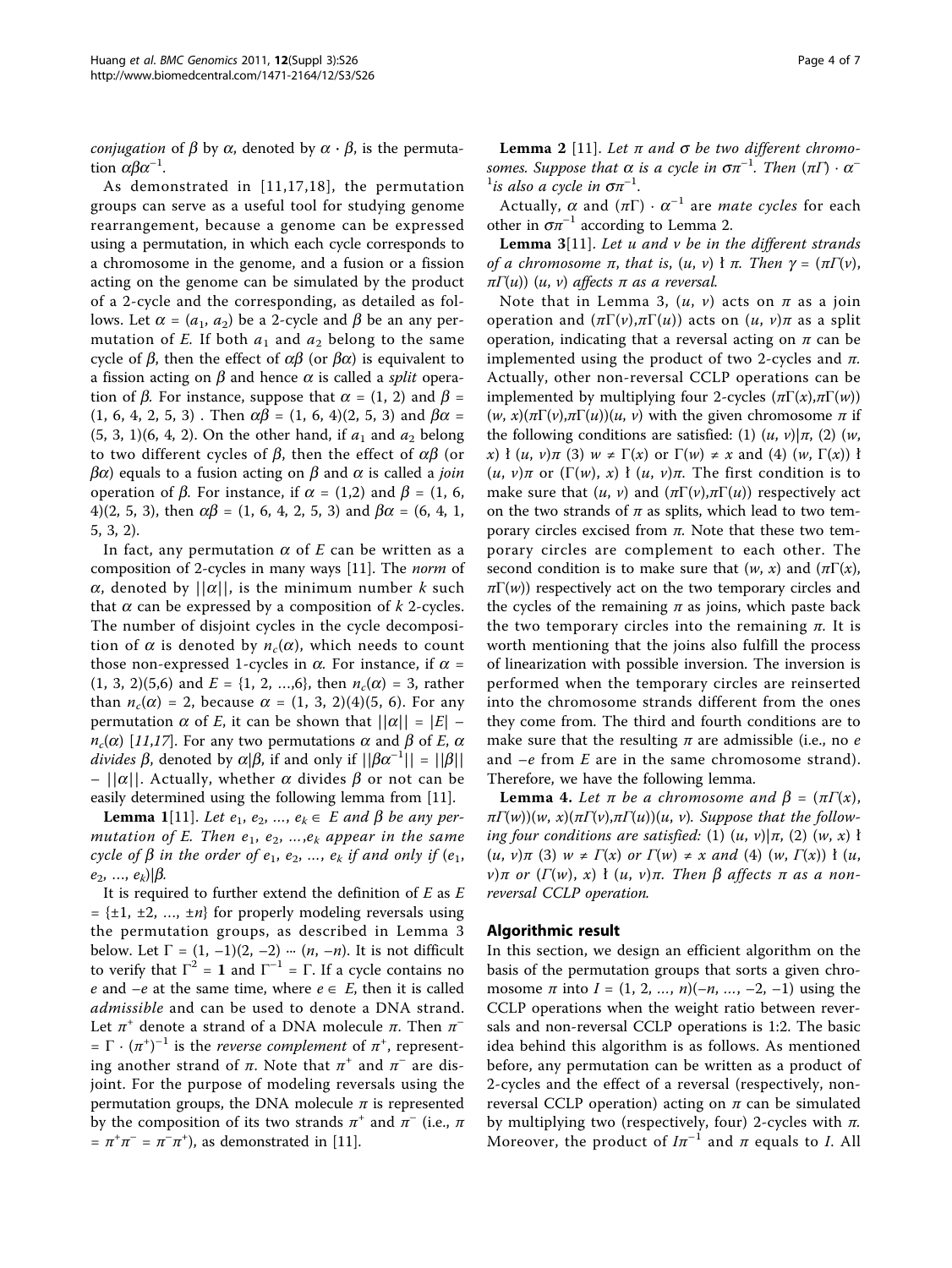these facts indicate that one can derive a product of 2 cycles from  $I\pi^{-1}$  such that these 2-cycles perform as a sequence of CCLP operations to optimally transform  $\pi$ into I. Below, for simplicity of describing our algorithm, x and y are said to be *adjacent* in a permutation  $\alpha$  if  $\alpha$  $(x) = y$  or  $\alpha(y) = x$ .

**Lemma 5.** Let  $\pi = \pi^+\pi^-$ be a chromosome. Suppose that  $(x, y)|I\pi^{-1}$ and  $(x, y)|\pi$ , that is, there are two elements x and y in a cycle of I $\pi^{-1}$ such that  $(x,\,y)$  acts on  $\pi$ as a split. Let  $\beta = (\pi \Gamma(y), \pi \Gamma(x))(x, y)$ . Then there are two adjacent elements x' and y' in a cycle of  $I(\beta \pi)^{-1}$ such<br>that (x', y') and  $(B\pi \Gamma(w') R\pi \Gamma(x'))$  act on  $B\pi$  as joins that  $(x', y')$  and  $(\beta \pi \Gamma(y'), \beta \pi \Gamma(x'))$  act on  $\beta \pi$  as joins. Moreover, the cycles in  $\beta' \beta \pi$  are admissible, where  $\beta' =$ ( $βπΓ(y')$ ,  $βπΓ(x'))(x', y')$ .

*Proof.* For convenience, let  $\pi = \pi^+\pi^- = (a_1, a_2, \dots a_n)($  $a_n$ ,  $-a_{n-1}$ , ...,  $-a_1$ ). The assumption  $(x, y)$ | $\pi$  indicates that x and y are in the same cycle of  $\pi$ , say in  $\pi^+$ , and hence  $\pi \Gamma(x)$  and  $\pi \Gamma(y)$  are in  $\pi$ <sup>-</sup>. Hence, both  $(x, y)$  and  $(\pi\Gamma(y), \pi\Gamma(x))$  act on  $\pi$  as splits and  $\beta = (\pi\Gamma(y), \pi\Gamma(x))(x,$ <br>  $\gamma$  divides  $\pi$  into four cycles. Let divides  $\beta \pi = \pi_1^+ \pi_2^+ \pi_1^- \pi_2^- = (a_1, \ldots, a_{k-1})(a_k, \ldots, a_n)(-a_{k-1}, \ldots, -a_1)(-a_n, \ldots, -a_k).$ For simplicity of our further discussion, we assume that  $a_i < a_{i+1} < n$  for  $1 \le i \le k - 2$ . This indicates that  $a_{k-1}$  is the maximum in  $\pi_1^+$  and hence  $a_{k-1} + 1$  is not in  $\pi_1^+$ . Moreover,  $I(\beta \pi)^{-1}(a_1) = I(a_{k-1}) = a_{k-1} + 1$ , meaning that  $a_{k-1}$  and  $a_{k-1} + 1$  are adjacent in  $I(\beta \pi)^{-1}$ . In other words  $a_1$  and  $a_{k-1}$  + 1 are adjacent in  $I(\beta \pi)^{-1}$ . In other words, there are two adjacent elements  $a_1$  and  $a_{k-1}$  + 1 in I  $(\beta \pi)^{-1}$  such that  $(a_1, a_{k-1} + 1)$ , as well as  $(\beta \pi \Gamma(a_{k-1} + 1))$ ,<br> $\beta \pi \Gamma((a_1))$  acts on  $\beta \pi$  as a join If the two cycles in  $\beta \pi \Gamma((a_1))$ , acts on  $\beta \pi$  as a join. If the two cycles in  $(\beta \pi \Gamma(a_{k-1} + 1), \beta \pi \Gamma(a_1))(a_1, a_{k-1} + 1)\beta \pi$  are admissible (i.e., they represent a chromosome), then we have completed the proof of this lemma based on Lemma 4. Now, suppose that the two cycles in  $(\beta \pi \Gamma(a_{k-1} + 1))$ ,  $\beta \pi \Gamma(a_1)$ )( $a_1$ ,  $a_{k-1}$  + l) $\beta \pi$  are not admissible (i.e., for some  $1 \le i \le n$ , both *i* and  $-i$  are in the same cycle). We then show below that we can still find two other adjacent elements x' and y' in a cycle of  $I(\beta \pi)^{-1}$  such that  $(x', y')$  and  $(B \pi \Gamma(x'))$   $B \pi$  into  $B \pi$  into two that  $(x', y')$  and  $(\beta \pi \Gamma(y'), \beta \pi \Gamma(x'))$  can join  $\beta \pi$  into two admissible cycles. First of all,  $a_{k-1}$  + 1 must be in  $\pi_1^-$ (otherwise,  $(\beta \pi \Gamma(a_{k-1} + 1), \beta \pi \Gamma(a_1))(a_1, a_{k-1} + 1)\beta \pi$  is an admissible chromosome), leading to that the cycle created by joining  $\pi_1^+\pi_1^-$  using  $(a_1, a_{k-1} + 1)$  is not admissible. Further suppose that  $a_j$  is the minimum in  $\pi_1^+$ . Then  $\Gamma(a_j) = -a_j$ , which is the maximum in  $\pi_1^-$ . Therefore, we have  $-a_i \ge a_{k-1} + 1$  (since  $a_{k-1} + 1$  is also in  $\pi_1^-$ ). In addition,  $-a_{j-1}$  and  $I(-a_j)$  are adjacent in  $I(\beta \pi)^{-1}$ <br> $\frac{1}{\beta}$  because  $I(\beta \pi)^{-1}(-a_{j-1}) = I(-a_j)$  In the following we <sup>1</sup> because  $I(\beta \pi)^{-1}(-a_{j-1}) = I(-a_j)$ . In the following, we consider five possibilities consider five possibilities.

**Case 1.**  $a_j \neq -n$  and  $a_j \neq 1$ . Then  $I(-a_j) = -a_j + 1$ , which is not in  $\pi_1^-$  since  $-a_j$  is the maximum in  $\pi_1^-$ . If  $-a_j + 1$  is in  $\pi_1^+$ , then  $a_{k-1}$  cannot be the maximum in  $\pi_1^+$ , since  $-a_j \ge a_{k-1} + 1$  and hence  $-a_j + 1 > a_{k-1}$ which contradicts to our assumption that  $a_{k-1}$  is the maximum in  $\pi_1^+$ . In other words,  $I(-a_j)$  belongs to

either  $\pi_2^+$  or  $\pi_2^-$  and hence  $(-a_{j-1}, I(-a_j))$  acts on  $\beta \pi$ <br>as a join and the cycles in  $(\beta \pi \Gamma I(-a), \beta \pi \Gamma(-a_{j-1}))$ as a join and the cycles in  $(\beta \pi \Gamma I(-a_j), \beta \pi \Gamma(-a_{j-1}))(-a_{j-1},I)$  $(-a_i)\beta\pi$  are admissible.

**Case 2.**  $a_j = -n$  and both 1 and  $-1$  are not in  $\pi_1^+$ . Then  $I(-a_j) = 1$  (instead of  $I(-a_j) = -a_j + 1 = n + 1$ ). Because  $\pi_1^+$  and  $\pi_1^-$  are complement to each other from chromosomal point of view, both of them contains no 1 and -1, as a result,  $I(-a_j)$  belongs to either  $\pi_2^+$  or  $\pi_2^-$ . Therefore,  $(-a_{j-1},I(-a_j))$  acts on  $\beta\pi$  as a join and  $(\beta\pi\Gamma I(-a), \beta\pi\Gamma(-a, .))$  $(\beta \pi \Gamma I(-a_i), \beta \pi \Gamma(-a_{i-1}))(-a_{i-1}, I(-a_i))\beta \pi$  contains only admissible cycles.

**Case 3.**  $a_j = 1$  and both *n* and  $-n$  are not in  $\pi_1^+$ . Then  $I(-a_j) = -n$  (instead of  $I(-a_j) = -a_j + 1 = 0$ ). Clearly,  $I(-a_j)$  belongs to either  $\pi_2^+$  or  $\pi_2^-$ . Therefore,  $(-a_{i-1},I(-a_i))$  acts on  $\beta\pi$  as a join and  $(\beta\pi\Gamma I(-a_i), \beta\pi\Gamma(-a_i))$  $a_{j-1}$ ))( $-a_{j-1}$ ,  $I(-a_j)$ ) $\beta \pi$  have two admissible cycles.

**Case 4.**  $a_j = -n$  and 1 or  $-1$  is in  $\pi_1^+$ . Because  $\pi_1^+$ and  $\pi_1^-$  are complement strands, 1 is in  $\pi_1^+$  if and only if  $-1$  is in  $\pi_1^-$ . Hence, both  $\pi_2^+$  and  $\pi_2^-$  contains no – *n*, 1 and -1. Then we can exchange the roles of  $\pi_1^+$  and  $\pi_1^-$  with  $\pi_2^+$  and  $\pi_2^-$ , respectively, and follow the similar discussion as given in Case 1 to show that we can still find two adjacent elements  $x'$  and  $y'$  in a cycle of  $I$  $(\beta \pi)^{-1}$  such that  $(x', y')$  and  $(\beta \pi \Gamma(y'), \beta \pi \Gamma(x'))$  can join<br>the four cycles of  $\beta \pi$  into two admissible cycles the four cycles of  $\beta \pi$  into two admissible cycles.

**Case 5.**  $a_j = 1$  and *n* or  $-n$  is in  $\pi_1^+$ . Actually, we need not consider this case, because we have initially assumed that all the elements in  $\pi_1^+$  are less than *n* and among them,  $a_i$  is the smallest.

According to the above discussion, we have completed the proof of this lemma.

Theorem 1. Let  $\Phi$  denote a minimum weighted sequence of CCLP operations required to transform  $\pi$ into I. Then the weight of  $\Phi$  is great than or equal  $\frac{|E|-n_c(I\pi^{-1})}{2}$ .

*Proof.* Let  $\Phi$  contain a reversals and b non-reversal CCLP operations. It is not hard to see that  $a + 2b$  is the weight of  $\Phi$ . Recall that the effect of a reversal can be simulated using two 2-cycles and a non-reversal CCLP operation using four 2-cycles. It indicates that  $\Phi$  can be written by a composition of  $2a + 4b$  2-cycles such that  $\Phi \pi$ = I, which equals to that  $I\pi^{-1}$  can be expressed as a composition of  $2a + 4b$  2-cycles. In other words,  $||Im^{-1}|| \le 2a$ + 4*b*. As mentioned before, we also have  $\left|\frac{I\pi^{-1}}{I}\right| = |E|$  –  $n_c(I\pi^{-1})$ , which bases on the lemma proposed in [[11,17](#page-6-0)]. Therefore,  $|E| - n_c(I\pi^{-1}) \leq 2a + 4b$  and, as a result, the

weight of  $\Phi$  is great than or equal to  $\frac{|E| - n_c (I\pi^{-1})}{2}$ .

Assume that there are at least two adjacent elements  $x$ and y in a cycle of  $I\pi^{-1}$  such that  $(x, y)|\pi$ . Then, according to Lemma 5, we can always find a non-reversal CCLP operation  $\beta'\beta$  from  $I\pi^{-1}$  to rearrange  $\pi$  into  $\beta'\beta\pi$ ,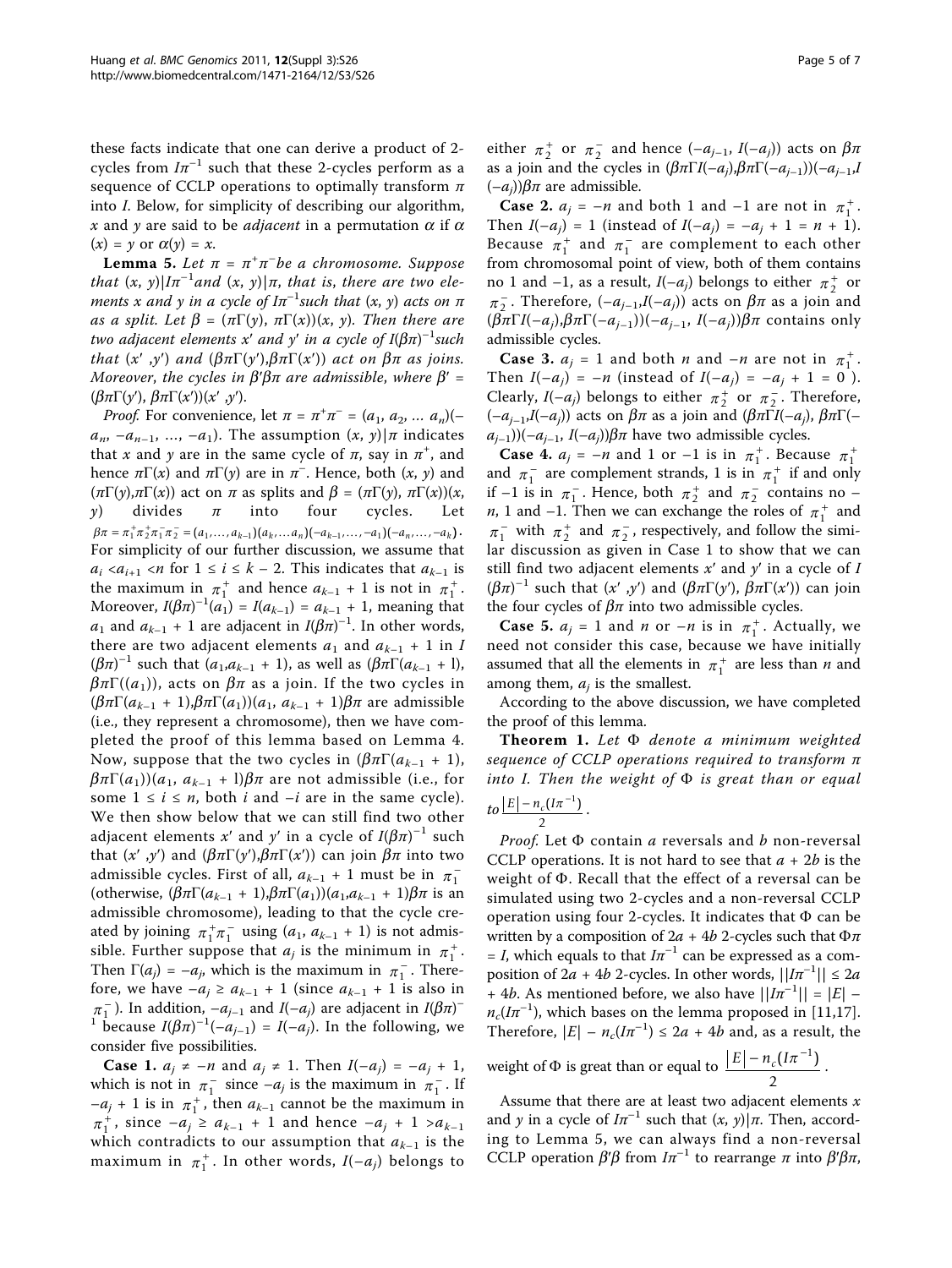where  $\beta = (\pi \Gamma(\gamma), \pi \Gamma(x))(x, y)$  and  $\beta' = (\beta \pi \Gamma(\gamma'), \beta \pi \Gamma(x'))$  $(x', y')$ . Assume that there are no any two adjacent elements x and y in a cycle of  $I\pi^{-1}$  such that  $(x, y)|\pi$ , which implies that  $(x, y)$   $\bar{t}$   $\pi$ . Then based on Lemma 3,  $(\pi\Gamma(y), \pi\Gamma(x))(x,y)$  can serve as a reversal to transform  $\pi$ into  $(πΓ(γ), πΓ(χ))(x, γ)π$ . Using these properties, we design Algorithm 1 to sort  $\pi$  into I by CCLP operations. It is not hard to see that a non-reversal CCLP operation derived in Algorithm 1 decreases the norm of  $I\pi^{-1}$  by 4 and a reversal by 2. Since non-reversal CCLP operations are weighted 2 and reversals are weighted 1, Algorithm

1 decreases the norm of  $I\pi^{-1}$  by 1 at the weight of  $\frac{1}{1}$ 2 and hence its total weight equals to  $\frac{I\pi^{-1}}{2} = \frac{|E| - n_c (I\pi^{-1})}{2}$  $\left(I\pi^{-1}\right)$ , which is optimal according to

Theorem 1. **Algorithm 1 Input :** A chromosome  $\pi = (a_1, a_2, ..., a_n)(-a_n, -a_{n-1}, ..., -a_1)$ . **Output :** An optimal scenario  $\Phi$  of CCLP operations with weight  $\omega(\pi, I)$ . Calculate  $I\pi^{-1}$  and  $\pi\Gamma$ ; Let  $\omega(\pi, I) = \frac{|E| - n_c (I\pi^{-1})}{2}$  and  $\delta = 0$ ; **1 : 2 :** 3 : while  $\pi \neq I$  do 3.1 : if there exist two adjacent elements x and y in a cycle of  $I\pi^{-1}$  such that  $(x, y)$  |  $\pi$  then Let  $\delta = \delta + 1$  and  $\beta = (\pi \Gamma(\gamma), \pi \Gamma(x))(x, y);$ Find two adjacent elements  $x'$  and  $y'$  in a cycle of  $I\pi^{-1}\beta$  such that (1) **3.1.1 : 3.1.2 :**  $(x', y')$  B $\beta \pi$ , (2)  $x' \neq \Gamma(y')$  or  $\Gamma(x') \neq y'$  and (3)  $(\Gamma(x'), y)$  B $\beta \pi$  or (*x'*, Γγ')) Ββπ; 3.1.3 : Let  $\beta' = (\beta \pi \Gamma(\gamma'), \beta \pi \Gamma(x'))(x', y')$  and  $\beta_{\delta} = \beta' \beta$ ; **3.1.4 :** Calculate new  $\pi = \beta_{\delta}\pi$  and new  $\pi \Gamma = \beta_{\delta}\pi \Gamma$ ; **3.1.5** : Derive new  $I\pi^{-1}$  by removing  $\gamma$ ,  $\pi\Gamma(x)$ ,  $\gamma'$  and  $\beta\pi\Gamma(x')$  from the cycles in original  $I\pi^{-1}$ ; **3.2.1 :** Find two adjacent elements x and y in a cycle of  $I\pi^{-1}$  such that  $(x, y)$  B $\pi$ ; **3.2 : else** 3.2.2 : Let  $\delta = \delta + 1$  and  $\beta_{\delta} = (\pi \Gamma(\gamma), \pi \Gamma(x))(x, \gamma);$ **3.2.3 : 3.2.4 :** Calculate new  $\pi = \beta_{\delta}\pi$  and new  $\pi \Gamma = \beta_{\delta}\pi \Gamma$ ; Derive new  $I\pi^{-1}$  by removing  $\gamma$  and  $\pi(x)$  from the cycles in original **4**: Output  $\Phi = \beta_1, \beta_2, \dots, \beta_\delta$  as an optimal scenario with weight  $\omega(\pi, I)$ ;  $I\pi^{-1}$ ; **end if end while**

**Theorem 2.** Given a chromosome  $π$ , the weighted sorting problem by CCLP operations can be solved in  $O(\delta n)$ time when with weight ratio between reversals and nonreversal CCLP operations is 1:2, where  $\delta$  is the number of CCLP operations needed to transform  $\pi$  into I. Moreover, the weight of the optimal solution

 $i s |E| - n_c (I \pi^{-1})$ 2 that can be calculated in O(n) time in

advance.

*Proof.* As discussed before, Algorithm 1 transforms  $\pi$ into I by a minimum weighted sequence of  $\delta$  CCLP operations, whose total weight is  $\frac{\mid E \mid -n_{\textit{c}}(I\pi^{-1})}{\mid}$ 2 that

Page 6 of 7

can be calculated in  $O(n)$  time. Below, the time-complexity of Algorithm 1 is analyzed. Basically, the computation in steps 1 and 2 can be done in  $O(n)$  time. As for step 3, there are  $\delta$  iterations to perform. For each such iteration, it takes  $O(n)$  time to find  $(x, y)$  and  $(x', y')$  by determining every pair of adjacent elements in all the cycles of  $I\pi^{-1}$  and  $I\pi^{-1}\beta$ , respectively, and a constant<br>time to perform other operations in step 3.1, and also time to perform other operations in step 3.1, and also takes  $O(n)$  time to perform step 3.2. Therefore, the cost of step 3 is  $O(\delta n)$ . Step 4 is executed in constant time. Totally, the time-complexity of Algorithm 1 is  $O(\delta n)$ .

It is worth mentioning here that our algorithm is applicable to both circular and linear chromosomes. Actually, using similar discussion as in [[17\]](#page-6-0), one can prove that given a gene  $x$  on a circular chromosome, a CCLP operation acting on  $x$  has an equivalent one without acting on x. Based on this property, one can further prove that the problem of sorting by CCLP operations is equivalent for circular and linear chromosomes.

# Conclusion

In this article, we have introduced and studied the sorting problem by CCLP operations, where CCLP is a cutcircularize-linearize-and-paste operation that can model several known and unknown rearrangements. In addition, we have proposed an  $O(\delta n)$  time algorithm for solving the weighted sorting problem by CCLP operations when the weight ratio between reversals and non-reversal CCLP operations is 1:2, where  $n$  is the number of genes and  $\delta$  is the number of needed CLLP operations. As described in this article, this algorithm is very simple so that it can be easily implemented using 1-dimensional arrays and useful in the studies of phylogenetic tree reconstruction and human immune response to tumors. It would be an interesting future work to design efficient algorithms for solving the problem of sorting by CCLP operations when all the CCLP operations are weighted equally.

#### Acknowledgements

This article has been published as part of BMC Genomics Volume 12 Supplement 3, 2011: Tenth International Conference on Bioinformatics – First ISCB Asia Joint Conference 2011 (InCoB/ISCB-Asia 2011): Computational Biology. The full contents of the supplement are available online at [http://](http://www.biomedcentral.com/1471-2164/12?issue=S3) [www.biomedcentral.com/1471-2164/12?issue=S3](http://www.biomedcentral.com/1471-2164/12?issue=S3).

#### Author details

<sup>1</sup>Institute of Bioinformatics and Systems Biology, National Chiao Tung University, Hsinchu 30010, Taiwan. <sup>2</sup>Department of Computer Science, National Tsing Hua University, Hsinchu 30013, Taiwan.

#### Authors' contributions

CLL conceived of this study, designed and analyzed its algorithm and drafted the manuscript. KHH and KTC participated in the design and analysis of the algorithm and the draft of the manuscript. All authors read and approved the final manuscript.